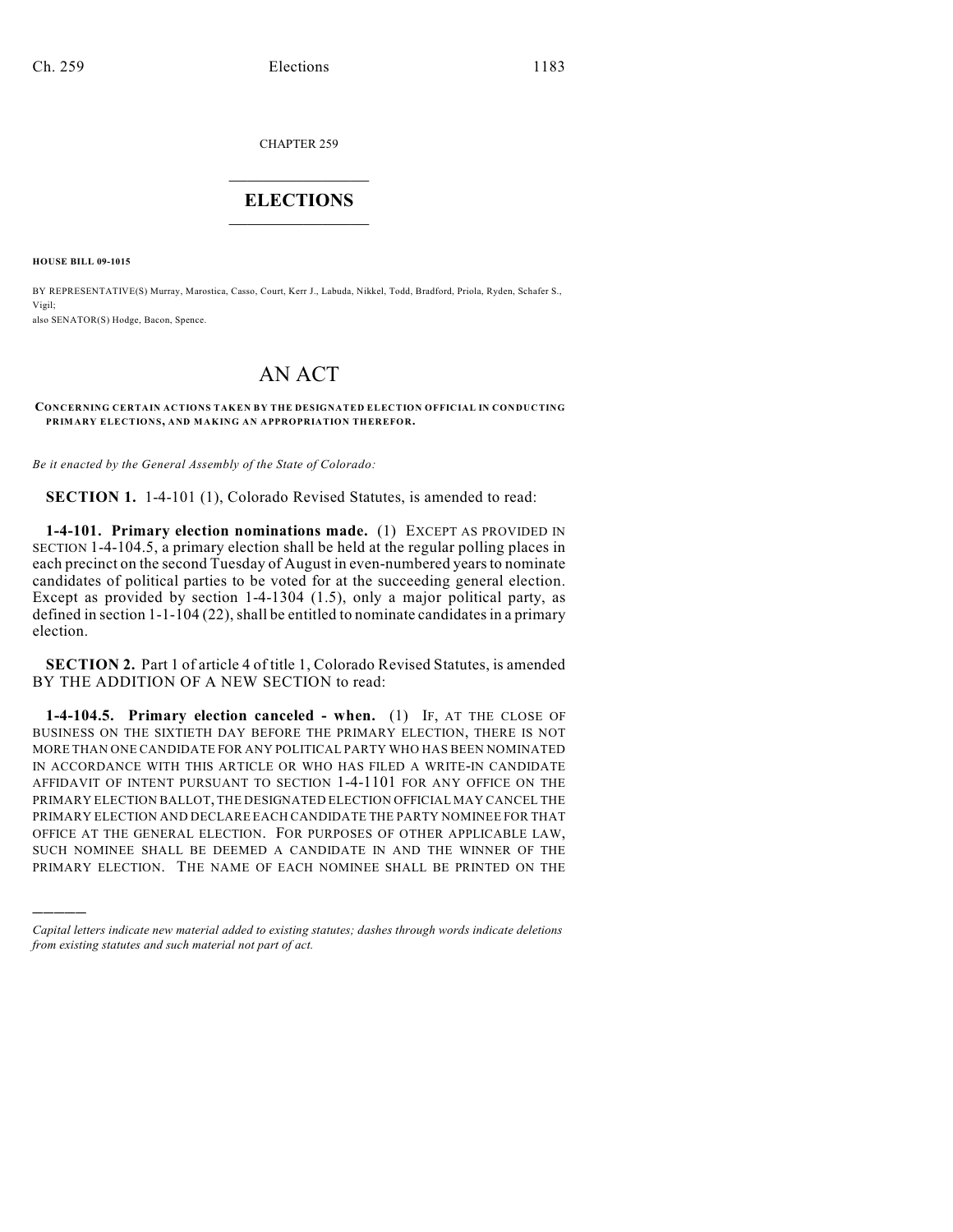OFFICIAL BALLOT PREPARED FOR THE ENSUING GENERAL ELECTION.

(2) IF A MAJOR POLITICAL PARTY HAS MORE THAN ONE CANDIDATE NOMINATED FOR ANY OFFICE ON THE PRIMARY ELECTION BALLOT, THE PRIMARY ELECTION SHALL BE CONDUCTED AS PROVIDED IN SECTION 1-4-101.

(3) IF, AT THE CLOSE OF BUSINESS ON THE SIXTIETH DAY BEFORE THE PRIMARY ELECTION, THERE IS NOT MORE THAN ONE CANDIDATE FOR EACH MAJOR POLITICAL PARTY WHO HAS BEEN NOMINATED IN ACCORDANCE WITH THIS ARTICLE FOR ANY OFFICE ON THE PRIMARY ELECTION BALLOT AND A MINOR POLITICAL PARTY HAS MORE THAN ONE CANDIDATE NOMINATED FOR ANY SUCH OFFICE, THE PRIMARY ELECTION SHALL BE CONDUCTED AS PROVIDED IN SECTION 1-4-101 FOR THE NOMINATION OF THE MINOR POLITICAL PARTY CANDIDATE ONLY.

**SECTION 3.** 1-7.5-103 (4), Colorado Revised Statutes, is amended to read:

**1-7.5-103. Definitions.** As used in this article, unless the context otherwise requires:

(4) "Mail ballot election" means an election for which eligible electors may cast ballots by mail and in accordance with this article in A PRIMARY ELECTION OR an election that involves only nonpartisan candidates or ballot questions or ballot issues.

**SECTION 4.** 1-7.5-104 (2), Colorado Revised Statutes, is amended to read:

**1-7.5-104. Mail ballot elections - optional.** (2) Notwithstanding the provisions of subsection (1) of this section, a mail ballot election shall not be held for:

(a) Elections or recall elections that involve partisan candidates, EXCEPT FOR PRIMARY ELECTIONS;

(b) Elections held in conjunction with, or on the same day as, a primary or congressional vacancy election, UNLESS THE PRIMARY ELECTION IS CONDUCTED AS A MAIL BALLOT ELECTION.

**SECTION 5.** 1-7.5-105 (2), Colorado Revised Statutes, is amended, and the said 1-7.5-105 is further amended BY THE ADDITION OF A NEW SUBSECTION, to read:

**1-7.5-105. Preelection process.** (1.5) (a) NOTWITHSTANDING THE PROVISIONS OF SUBSECTION (1) OF THIS SECTION, IF A PRIMARY ELECTION IS CONDUCTED AS A MAIL BALLOT ELECTION PURSUANT TO THIS ARTICLE, THE DESIGNATED ELECTION OFFICIAL SHALL NOTIFY THE SECRETARY OF STATE NO LATER THAN ONE HUNDRED TWENTY DAYS PRIOR TO THE ELECTION. THE NOTIFICATION SHALL INCLUDE A PROPOSED PLAN FOR CONDUCTING THE MAIL BALLOT ELECTION, WHICH MAY BE BASED ON THE STANDARD PLAN ADOPTED BY THE SECRETARY OF STATE.

(b) PRIOR TO MAKING A DETERMINATION TO CONDUCT A PRIMARY ELECTION AS A MAIL BALLOT ELECTION, A COUNTY CLERK AND RECORDER SHALL GIVE PUBLIC NOTICE AND SEEK PUBLIC COMMENT ON SUCH DETERMINATION. THE SECRETARY OF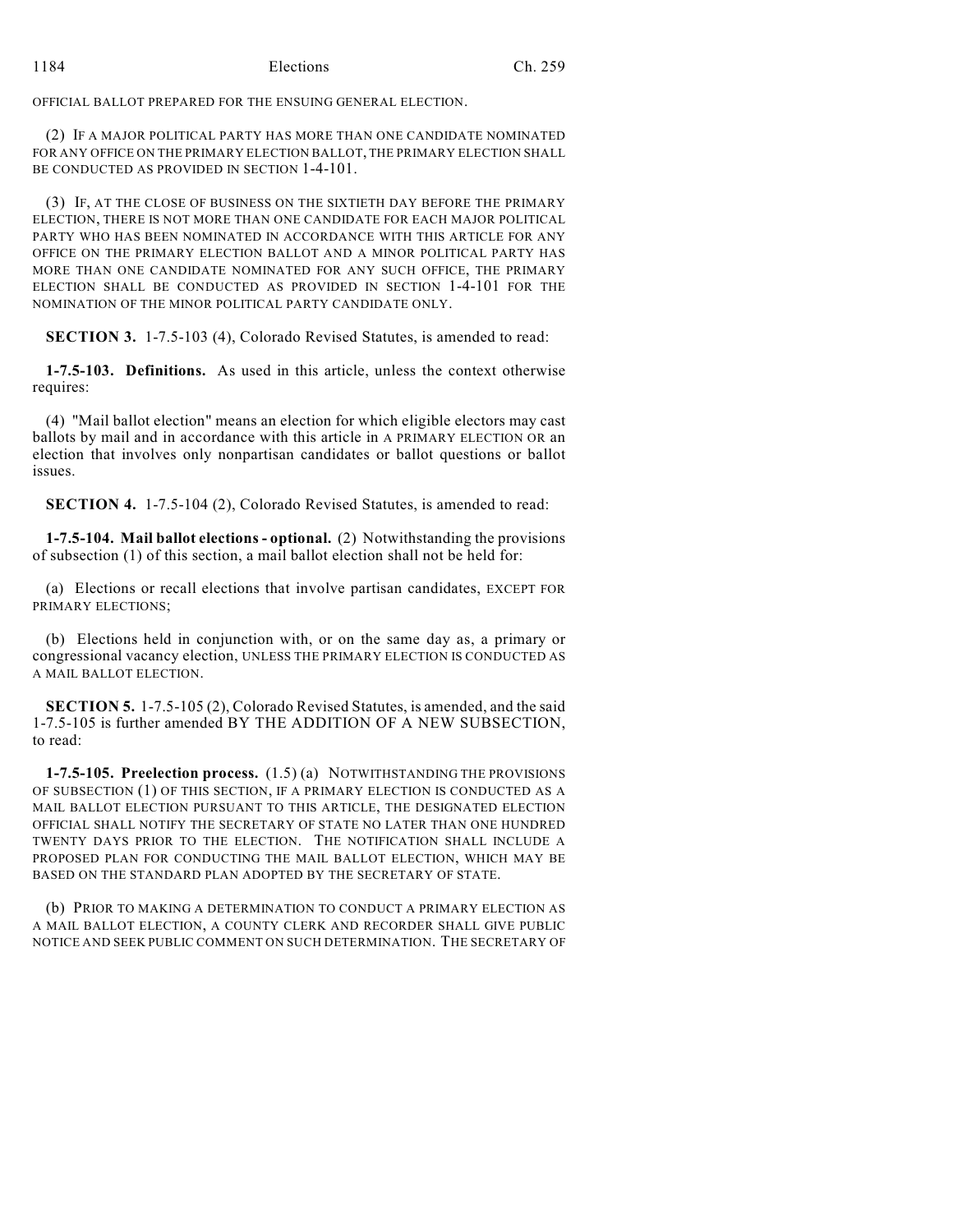STATE SHALL ADOPT RULES IN ACCORDANCE WITH ARTICLE 4 OF TITLE 24,C.R.S., AS NEEDED TO IMPLEMENT THIS REQUIREMENT.

(2) (a) The secretary of state shall approve or disapprove the written plan for conducting a mail ballot election, in accordance with section 1-7.5-106, within fifteen days after receiving the plan and shall provide a written notice to the affected political subdivision, unless the election is a regular special district election, in which case the secretary of state shall approve or disapprove the written plan within twenty-five days after receiving the plan.

(b) IN THE CASE OF A PRIMARY ELECTION CONDUCTED AS A MAIL BALLOT ELECTION, THE SECRETARY OF STATE SHALL PROVIDE NOTICE ON ITS WEB SITE THAT A PRIMARY ELECTION IS TO BE CONDUCTED BY MAIL BALLOT.

**SECTION 6.** 1-7.5-107 (2.5) (a), (3) (a), and (3) (c), Colorado Revised Statutes, are amended, and the said 1-7.5-107 is further amended BY THE ADDITION OF THE FOLLOWING NEW SUBSECTIONS, to read:

**1-7.5-107. Procedures for conducting mail ballot election - primary elections - first-time voters casting a mail ballot after having registered by mail to vote.** (2.3) (a) NOT LESS THAN THIRTY DAYS NOR MORE THAN FORTY-FIVE DAYS BEFORE A PRIMARY ELECTION THAT IS CONDUCTED AS A MAIL BALLOT ELECTION PURSUANT TO THIS ARTICLE, THE COUNTY CLERK AND RECORDER SHALL MAIL A NOTICE BY FORWARDABLE MAIL TO EACH UNAFFILIATED ACTIVE REGISTERED ELIGIBLE ELECTOR AND TO EACH UNAFFILIATED REGISTERED ELIGIBLE ELECTOR WHOSE REGISTRATION RECORD HAS BEEN MARKED AS "INACTIVE - FAILED TO VOTE".

(b) THE NOTICE SHALL INDICATE THAT THE UNAFFILIATED ELECTOR HAS THE ABILITY TO AND MUST AFFILIATE WITH A POLITICAL PARTY IN ORDER TO VOTE IN THE PRIMARY ELECTION.

(c) THE NOTICE SHALL HAVE A RETURNABLE PORTION THAT ALLOWS THE ELECTOR TO REQUEST AFFILIATION WITH A POLITICAL PARTY.

(d) THE NOTICE MAY BE INCLUDED WITH ANY OTHER COMMUNICATION BY MAIL FROM THE COUNTY CLERK AND RECORDER TO ELECTORS WITHIN THE COUNTY.

(2.5) (a) (I) No later than twenty days before an election, the designated election official, or the coordinated election official if so provided by an intergovernmental agreement, shall provide notice by publication of a mail ballot election conducted pursuant to the provisions of this article, which notice shall state, as applicable for the particular election for which the notice is provided, the items set forth in section 1-5-205 (1) (a) to (1) (d).

(II) IF A PRIMARY ELECTION IS CONDUCTED AS A MAIL BALLOT ELECTION PURSUANT TO THIS ARTICLE, IN ADDITION TO THE ITEMS DESCRIBED IN THE NOTICE REQUIRED BY SUBPARAGRAPH (I) OF THIS PARAGRAPH (a), SUCH NOTICE SHALL ADVISE ELIGIBLE ELECTORS WHO ARE NOT AFFILIATED WITH A POLITICAL PARTY OF THE ABILITY TO DECLARE AN AFFILIATION WITH A POLITICAL PARTY AND VOTE IN THE PRIMARY ELECTION.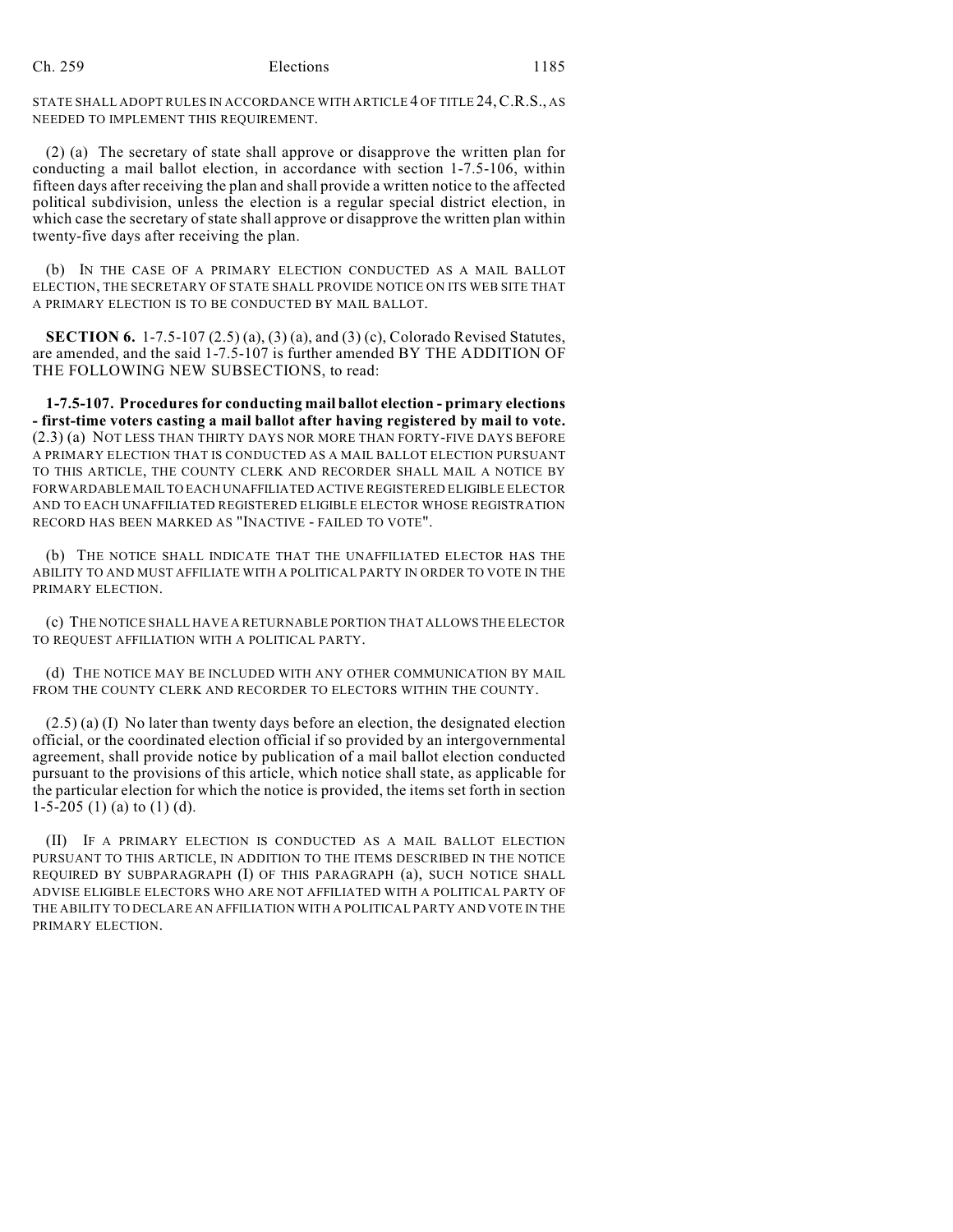1186 Elections Ch. 259

 $(3)$  (a) (I) Not sooner than twenty-five TWENTY-TWO days before an election, and no later than fifteen EIGHTEEN days before an election, EXCEPT AS PROVIDED IN SUBPARAGRAPH (II) OF THIS PARAGRAPH (a), the designated election official shall mail to each active registered elector, at the last mailing address appearing in the registration records and in accordance with United States postal service regulations, a mail ballot packet, which shall be marked "DO NOT FORWARD. ADDRESS CORRECTION REQUESTED", or any other similar statement that is in accordance with United States postal service regulations; except that with prior approval from the secretary of state, the packets shall be sent no later than ten days before election day. NOTHING IN THIS SUBSECTION (3) SHALL AFFECT ANY PROVISION OF THIS CODE GOVERNING THE DELIVERY OF MAIL BALLOTS TO AN ABSENT UNIFORMED SERVICES ELECTOR, NONRESIDENT OVERSEAS ELECTOR, OR RESIDENT OVERSEAS ELECTOR COVERED BY THE FEDERAL "UNIFORMED AND OVERSEAS CITIZENS ABSENTEE VOTING ACT", 42 U.S.C. SEC. 1973ff ET SEQ.

(II) (A) IF A PRIMARY ELECTION IS CONDUCTED AS A MAIL BALLOT ELECTION PURSUANT TO THIS ARTICLE, IN ADDITION TO ACTIVE REGISTERED ELECTORS WHO ARE AFFILIATED WITH A POLITICAL PARTY, THE MAIL BALLOT PACKET SHALL BE MAILED TO EACH REGISTERED ELECTOR WHO IS AFFILIATED WITH A POLITICAL PARTY AND WHOSE REGISTRATION RECORD HAS BEEN MARKED AS "INACTIVE - FAILED TO VOTE".

(B) IF A PRIMARY ELECTION IS CONDUCTED AS A MAIL BALLOT ELECTION FOR A MINOR POLITICAL PARTY CANDIDATE, THE MAIL BALLOT PACKET SHALL BE MAILED ONLY TO THOSE REGISTERED ELECTORS DESCRIBED IN SUB-SUBPARAGRAPH (A) OF THIS SUBPARAGRAPH (II) WHO ARE AFFILIATED WITH THE MINOR POLITICAL PARTY OF SUCH CANDIDATE.

(c) No sooner than twenty-five TWENTY-TWO days prior to election day, nor later than AND UNTIL 7 p.m. on election day, mail ballots shall be made available at the designated election official's office, or the office designated in the mail ballot plan filed with the secretary of state, for eligible electors who are not listed or who are listed as "Inactive" on the county voter registration records or, for special district mail ballot elections, on the list of property owners or the registration list but who are authorized to vote pursuant to section 32-1-806, C.R.S., or other applicable law.

(4.3) (a) IF A PRIMARY ELECTION IS CONDUCTED AS A MAIL BALLOT ELECTION PURSUANT TO THIS ARTICLE, THERE SHALL BE A MINIMUM NUMBER OF MAIL BALLOT DROP-OFF LOCATIONS WHERE MAIL BALLOTS MAY BE DEPOSITED EQUAL TO AT LEAST ONE DROP-OFF LOCATION FOR EACH THIRTY THOUSAND AFFILIATED ACTIVE REGISTERED ELECTORS IN THE COUNTY. THE DROP-OFF LOCATIONS SHALL BE ARRAYED THROUGHOUT THE COUNTY IN A MANNER THAT PROVIDES THE GREATEST CONVENIENCE TO ELECTORS. THE NUMBER AND LOCATION OF THE DROP-OFF LOCATIONS SHALL BE APPROVED BY THE SECRETARY OF STATE AS PART OF THE MAIL BALLOT ELECTION PLAN REQUIRED PURSUANT TO SECTION 1-7.5-105.

(b) THE MINIMUM NUMBER OF DROP-OFF LOCATIONS DESCRIBED IN PARAGRAPH (a) OF THIS SUBSECTION (4.3) SHALL ACCEPT MAIL BALLOTS DELIVERED BY ELECTORS DURING THE FOURTEEN DAYS PRIOR TO AND INCLUDING THE DAY OF THE PRIMARY ELECTION; EXCEPT THAT MAIL BALLOTS SHALL NOT BE REQUIRED TO BE ACCEPTED ON SUNDAYS OR THE FIRST SATURDAY OF SUCH PERIOD. MAIL BALLOTS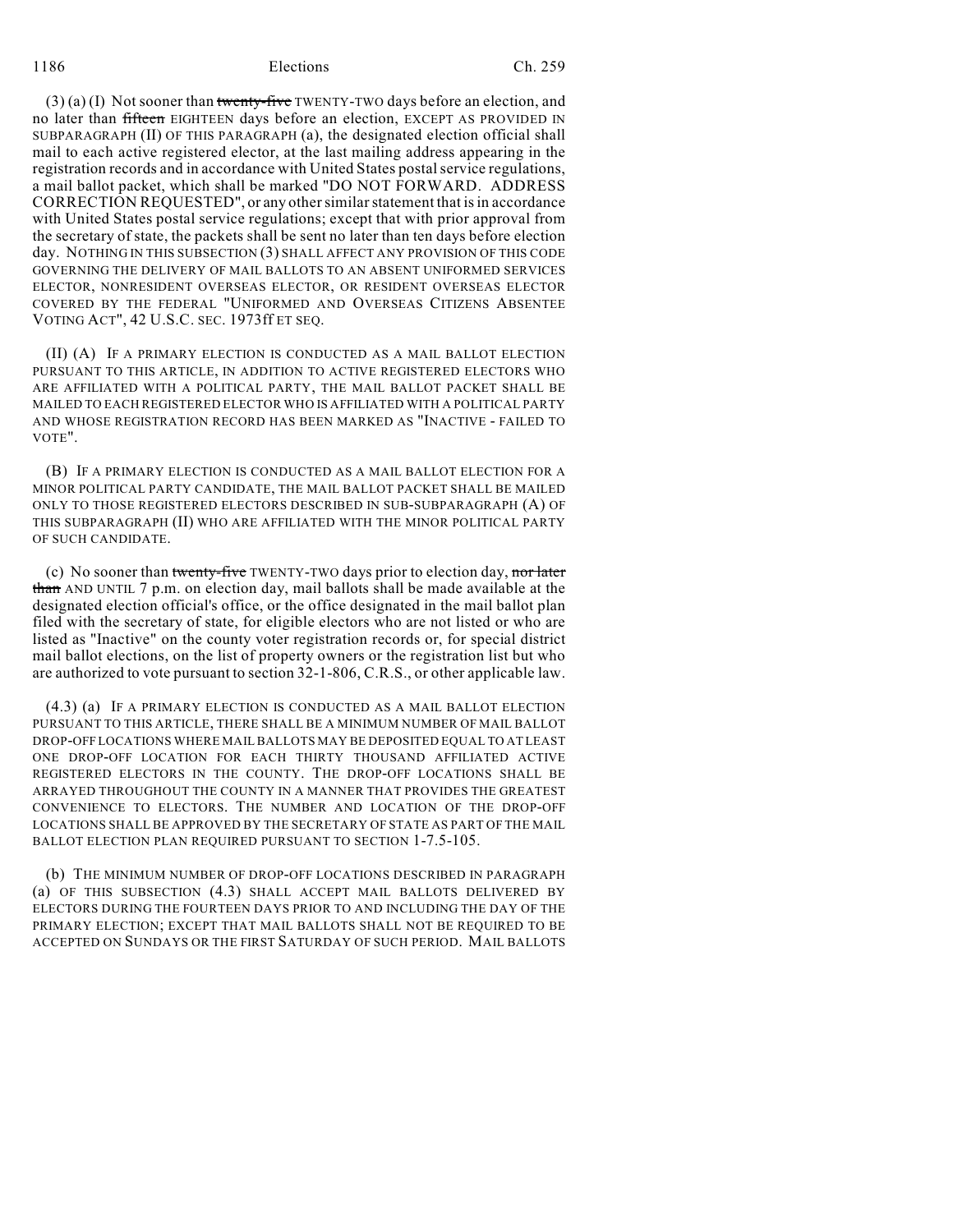SHALL BE ACCEPTED FROM ELECTORS AT DROP-OFF LOCATIONS DURING, AT A MINIMUM, REASONABLE BUSINESS HOURS.

(4.5) (a) (I) EXCEPT AS PROVIDED IN SUBPARAGRAPH (II) OF THIS PARAGRAPH (a), IF A PRIMARY ELECTION IS CONDUCTED AS A MAIL BALLOT ELECTION PURSUANT TO THIS ARTICLE, THE COUNTY CLERK AND RECORDER SHALL DESIGNATE SERVICE CENTERS EQUAL TO NO FEWER THAN THE NUMBER OF COUNTY MOTOR VEHICLE OFFICES IN THE COUNTY; EXCEPT THAT EACH COUNTY SHALL HAVE NO FEWER THAN ONE SERVICE CENTER FOR EVERY SIXTY THOUSAND AFFILIATED ACTIVE REGISTERED ELECTORS. NOTWITHSTANDING ANY PROVISION OF THIS SUBSECTION (4.5) TO THE CONTRARY, IF A COUNTY HAS FEWER THAN FIFTEEN THOUSAND AFFILIATED ACTIVE REGISTERED ELECTORS FOR EACH COUNTY MOTOR VEHICLE OFFICE IN THE COUNTY, THE COUNTY CLERK AND RECORDER SHALL DESIGNATE AT LEAST ONE SERVICE CENTER FOR EACH TWENTY-FIVE THOUSAND AFFILIATED ACTIVE REGISTERED ELECTORS.

(II) ANY COUNTY HAVING THIRTY THOUSAND OR FEWER AFFILIATED ACTIVE REGISTERED ELECTORS SHALL HAVE A MINIMUM OF ONE SERVICE CENTER, REGARDLESS OF THE NUMBER OF MOTOR VEHICLE OFFICES IN SUCH COUNTY.

(b) EACH SERVICE CENTER SHALL PROVIDE THE FOLLOWING FOR ELECTORS:

(I) THE ABILITY FOR UNAFFILIATED REGISTERED ELECTORS TO AFFILIATE WITH A POLITICAL PARTY AND CAST BALLOTS;

(II) SECURE COMPUTER ACCESS;

(III) FACILITIES AND EQUIPMENT THAT ARE COMPLIANT WITH THE FEDERAL "AMERICANS WITH DISABILITIES ACT OF 1990", 42 U.S.C. SEC. 12101 ET SEQ., AS AMENDED;

(IV) DIRECT RECORD ELECTRONIC VOTING MACHINES OR OTHER VOTING SYSTEMS ACCESSIBLE TO ELECTORS WITH DISABILITIES AS PROVIDED IN PART 7 OF ARTICLE 5 OF THIS TITLE;

(V) VOTING BOOTHS;

(VI) ORIGINAL AND REPLACEMENT BALLOTS FOR DISTRIBUTION;

(VII) THE ABILITY TO ACCEPT MAIL BALLOTS THAT ARE DEPOSITED BY ELECTORS;

(VIII) EMERGENCY VOTER REGISTRATION; AND

(IX) THE ABILITY TO CAST PROVISIONAL BALLOTS.

(c) SERVICE CENTERS SHALL BE OPEN DURING THE EIGHT DAYS PRIOR TO AND INCLUDING THE DAY OF THE PRIMARY ELECTION; EXCEPT THAT SERVICE CENTERS SHALL NOT BE REQUIRED TO BE OPEN ON SUNDAYS.

**SECTION 7. Appropriation.** In addition to any other appropriation, there is hereby appropriated, out of any moneys in the department of state cash fund created